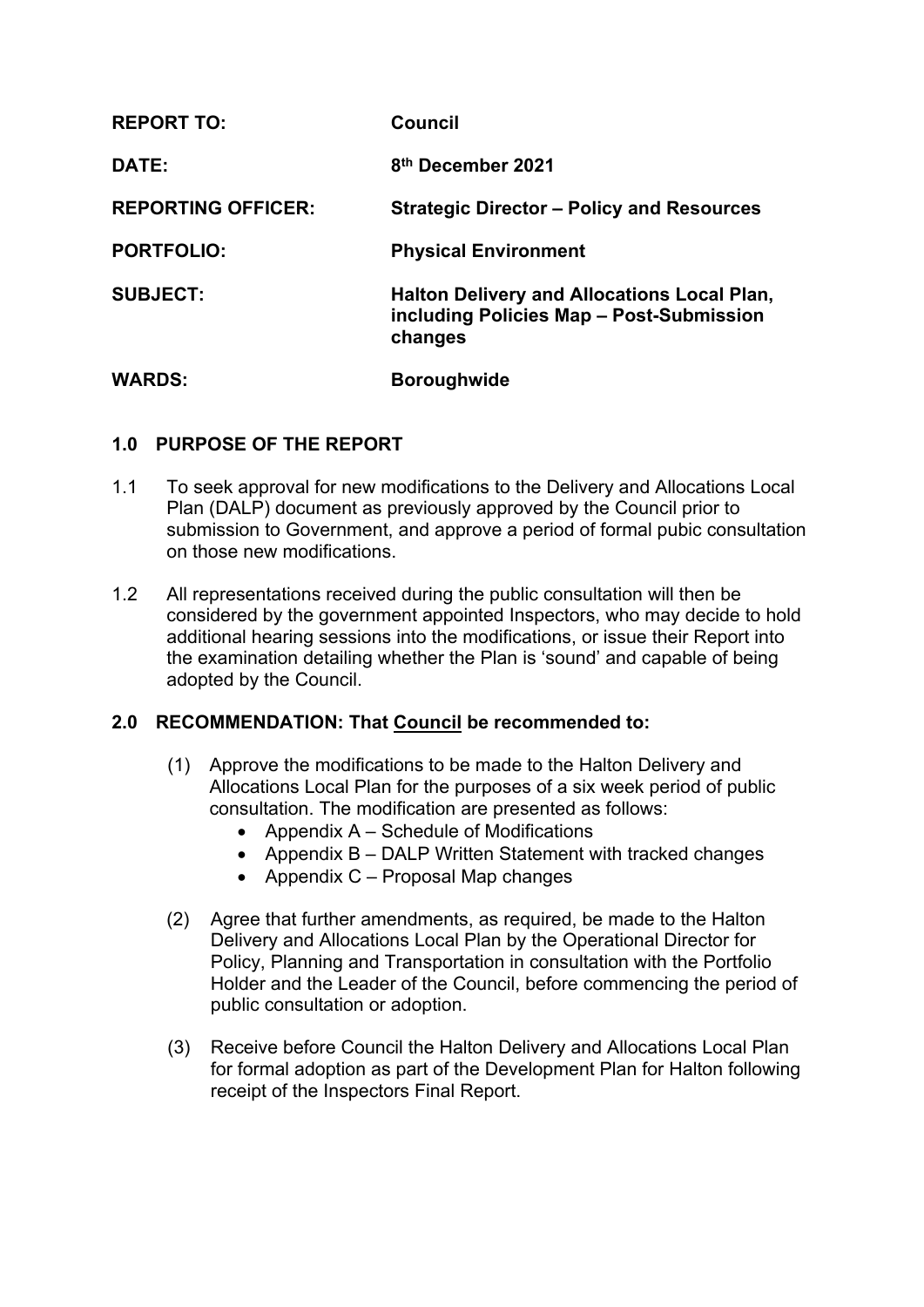## **3.0 SUPPORTING INFORMATION**

#### **Modifications**

- 3.1 The independent Inspectors appointed by the Secretary of State to undertake an Examination in Public of the Delivery and Allocations Local Plan (DALP) have concluded that a number of changes are required to be made in order for the Plan to be found '*sound*'. These changes must be subject to a formal period of public consultation before the Inspectors can close the Examination and issue their Report to the Secretary of State.
- 3.2 The changes knows as 'Main Modifications' together with a number of 'Additional Modifications' that do not affect the 'soundness' of the plan are set out in full in Appendix A.
- 3.3 It should be noted that the key elements of the spatial strategy, the housing, affordable housing, brownfield land, employment and retail requirements together with the introduction of a City Region-wide recreation impact management strategy for designated protected sites have all been assessed as being capable of being found 'sound'.
- 3.4 The principal Main Modifications identified are the deletion of housing and safeguarded sites around Daresbury village, which is reconfirmed as Green Belt, and the deletion of six proposed housing allocations;

#### Housing sites to be deleted

- R83 Heath Road South, Runcorn
- R70 Pavillions Site, Sandy Lane, Runcorn
- R71 Land south of Beechwood Avenue
- R77 Former Dray Public House, Murdishaw
- D1 Land to the west of Chester Road, Daresbury
- W43 Land adjacent to the Foundary, Widnes

## Safeguarded sites to be deleted

- SG2 Land to east of Chester Road, Daresbury
- SG4 Land south of Daresbury Lane, Daresbury
- SG9 All Saints Vicarage, Daresbury Lane

## Mixed Use Area sites to be deleted

- MUA10 'The Heath'
- 3.5 The remaining proposed allocations are confirmed and no additional sites are required to be identified for development as a result of these changes.
- 3.6 As of yet no details have been received from the Inspectors on the removal of the sites from the DALP this information is expect to be contained within the inspectors Report following the consultation on the modifications.
- 3.7 There are a number of detailed changes to policy wording that will make the Plan more '*effective*' or '*consistent with national policy'*, many of which were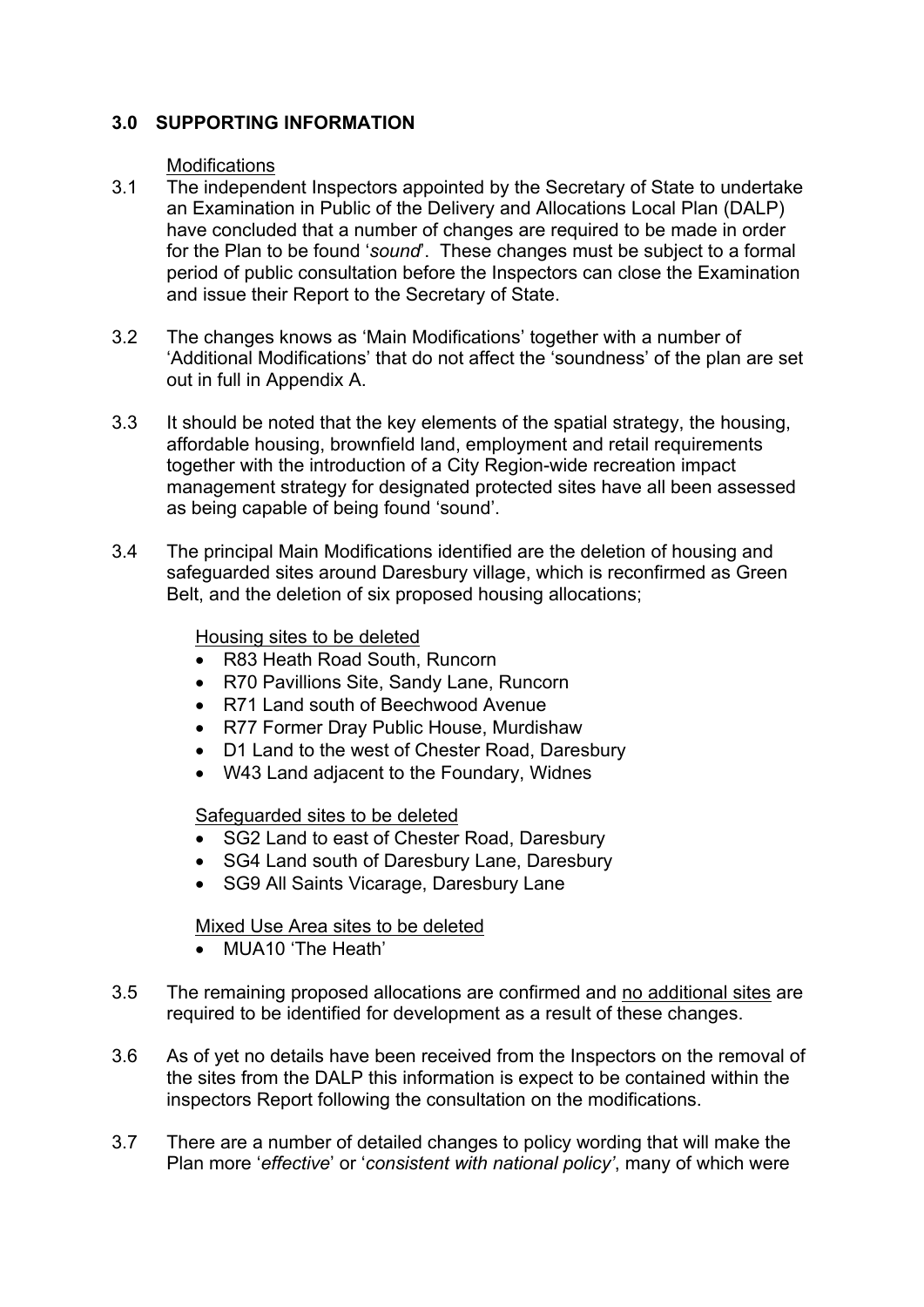negotiated by officers in collaboration with relevant Government agencies or third parties, or were agreed through the hearing sessions.

## The Examination Process

- 3.8 The Delivery and Allocations Plan (DALP) has been in production for a number of years, during which there have been four formal periods of public consultation. Following the last of these on the 'Proposed Submission Draft' (Aug~Sep 2019) and approval from Full Council the DALP was submitted to the Secretary of State for Communities and Local Government for independent examination on 5th March 2020.
- 3.9 The Secretary of State appointed Planning Inspectors Caroline Mulloy BSc (Hons) DipTP MRTP and David Troy BSc (Hons) MA MRTPI to conduct an examination of the Plan against the tests of '*soundness*', i.e. that it is *legally compliant*, *justified*, *effective* and *consistent with national policy*,
- 3.10 Following their initial consideration of the Plan, supporting material and all representations received to the Proposed Submission draft consultation, the Inspectors identified a number of 'Matters' for further consideration that formed the basis of the subsequent hearing sessions. Due to Covid considerations, the hearings were held online across 5 weeks between 9th March and 17th June 2021using Microsoft Teams and uploaded to the Council's YouTube channel.
- 3.11 The Council and interested parties who wished to participate in the Examination were invited to provide additional written '*Matters Statements*' responding to 372 questions across the 27 Matters identified. All matters statements are available online <https://www3.halton.gov.uk/Pages/eip/examdocs.aspx> together with all other Examination documents.
- 3.12 In the case of the other participants, they were requested to state why they considered the Plan to be unsound and the changes they were seeking through the hearing sessions. The Council were required to provide additional information or carry out additional work in support of certain policies.
- 3.13 Discussions at the hearing sessions resulted in a number of agreed changes to the wording of policies and amendments to the Policies map to enable the plan to be capable of being found "sound". These changes are included in Appendix A. Whilst there are a number of wording changes they don't fundamentally change the direction of the proposed policies but provide clarity for conformity with the NPPF and/or legislation.

## Next steps

3.14 Modifications are required to be subject to formal public consultation for a period not less than 6 weeks in compliance with the adopted Statement of Community Involvement and plan making regulations. This report seeks approval to consult on the changes (Main Modifications and Additional Minor Modifications) required to be made to the DALP and Policies Map (Appendix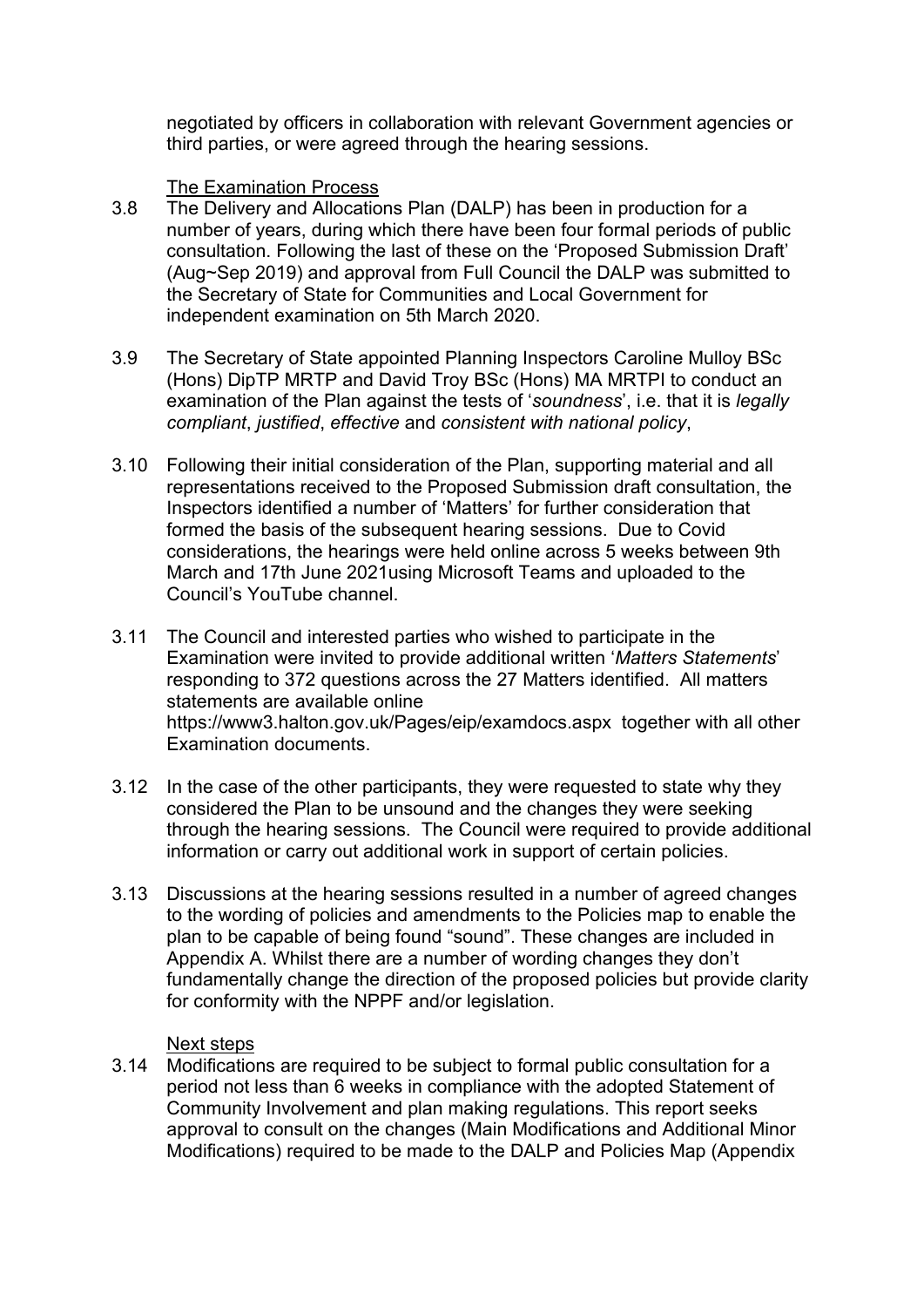A). Appendix A sets out two types of changes recommended to be made to the DALP;

- a) '**Main Modifications' (MM)** identified as necessary following the examination hearing sessions into the soundness of the document and are required to make it capable of being found sound.
- b) **Post submission Additional Minor Modifications (AM)** identified through the examination process.
- 3.15 An update of the Sustainability Appraisal and Habitat Regulations Assessment is scheduled to be undertaken on the changes to the DALP and the outcome of the appraisals will be fed into the document and be subject to consultation alongside the DALP. These are available as supporting documents.
- 3.16 Once approval to re-consult is received from full Council, the intention is to undertake a six week period of public consultation commencing no later than the 16<sup>th</sup> December.
- 3.17 Comments will be invited ONLY on the modifications that have been made since the DALP was submitted to the Secretary of State in March 2020 as they relate to 'soundness'. The Inspectors will only consider representations relating to the Main Modifications. This is not an opportunity to revisit issues already considered and found *sound* by the Examination.
- 3.18 After the consultation, officers will compile the representations received and provide an initial response to the Inspectors. The Inspectors will then consider the points made in the representations, and assuming no issues requiring the holding of additional hearing sessions arise, will close the Examination and produce their report into the soundness of the Halton DALP.
- 3.19 At present it is anticipated that we will receive this report in February 2022. After the Inspector's report has been received and assuming the report is favourable, the DALP will return to the Full Council to gain approval to formally adopt the Plan so that it becomes part of the development plan for Halton.
- 3.20 It is intended that a resolution to adopt will be able to be tabled at the meeting of Full Council on the 2<sup>nd</sup> March 2022.

## **4.0 POLICY IMPLICATIONS**

4.1 The Delivery and Allocations Local Plan is the central policy document within Halton's Statutory Development Plan / Local Plan. The DALP is more than a planning document: it is a significant corporate policy document and as such, it will have widespread policy implications for the Council and its partners. The DALP has been in production since 2014 and therefore it is highly important that the Council presents a document that the Inspectors find capable of recommending for adoption. This will enable the Council to progress other documents within the Local Development Scheme, having the DALP as the long term planning policy basis for Halton.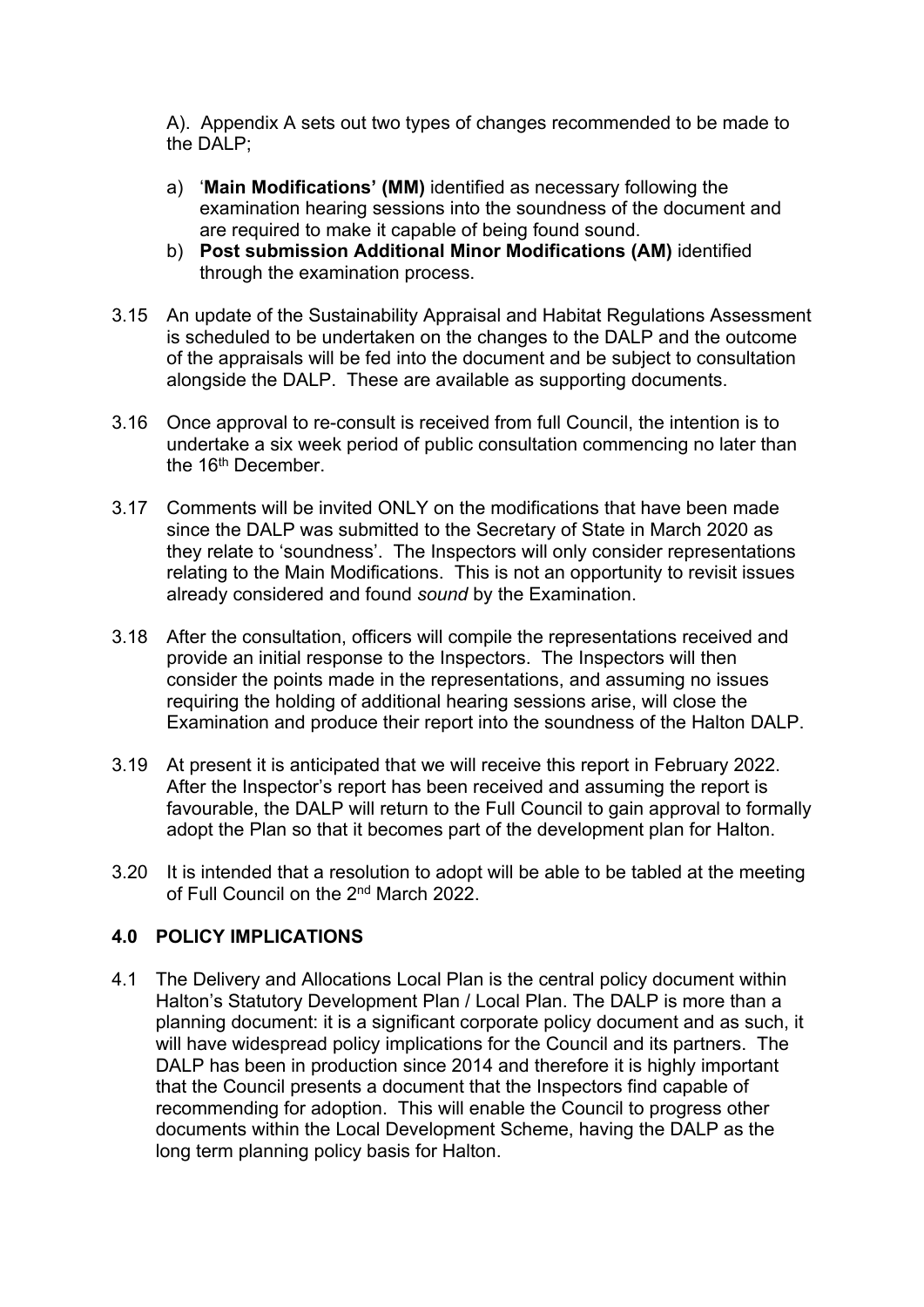## **5.0 OTHER IMPLICATIONS**

5.1 No other implications to the Council have been identified.

## **6.0 IMPLICATIONS FOR THE COUNCIL'S PRIORITIES**

#### 6.1 **Children and Young People in Halton**

A significant component of the content of the DALP is aimed at supporting raising aspirations of younger people, and supporting the provision of opportunities for them to enter further education or employment. The Plan also addresses the need to encourage and provide opportunities for children and younger people to access and participate in physically active, healthy lifestyles.

## 6.2 **Employment, Learning and Skills in Halton**

One of the main thrusts of the DALP is to support the enhancement of the Borough's economy and hence deliver economic growth. The DALP also aims to consolidate and enhance linkages to the wider sub-region and deliver the economic benefits of Halton's advantageous geographic location.

## 6.3 **A Healthy Halton**

The DALP contains a number of policies intended to directly or indirectly contribute to addressing the Borough's health problems across a number of policies, including through the maintenance of well-designed places and spaces, support for accessible sustainable travel options and through the provision of a healthy, green local environment. The DAP includes policy CS(R) 22: Health and Well-being which specifically looks to support healthy environments and lifestyles in the Borough.

## 6.4 **A Safer Halton**

Making Halton safer is a key consideration for the DALP, which aims to ensure that Halton's communities, businesses and visitors enjoy access to a safe and sustainable physical environment with natural and man-made risks and hazards being minimised. A number of policies seek to create and sustain safer environments, which are well designed, well built, well maintained and valued by all members of society.

## 6.5 **Halton's Urban Renewal**

The DALP key urban regeneration areas highlight areas which will be subject to concentrated renewal. The other policies in the Plan seek to support the renewal and/or enhancement of the Borough's green and built environment, with a particular focus on housing areas, employment land and the Borough's town centres.

## **7.0 RISK ANALYSIS**

7.1 By consulting upon the changes to the DALP there is the potential that any consultation may generate new representations from the public and other interested parties. It will be for the Planning Inspector when compiling his report to consider whether any representations received raise any new issues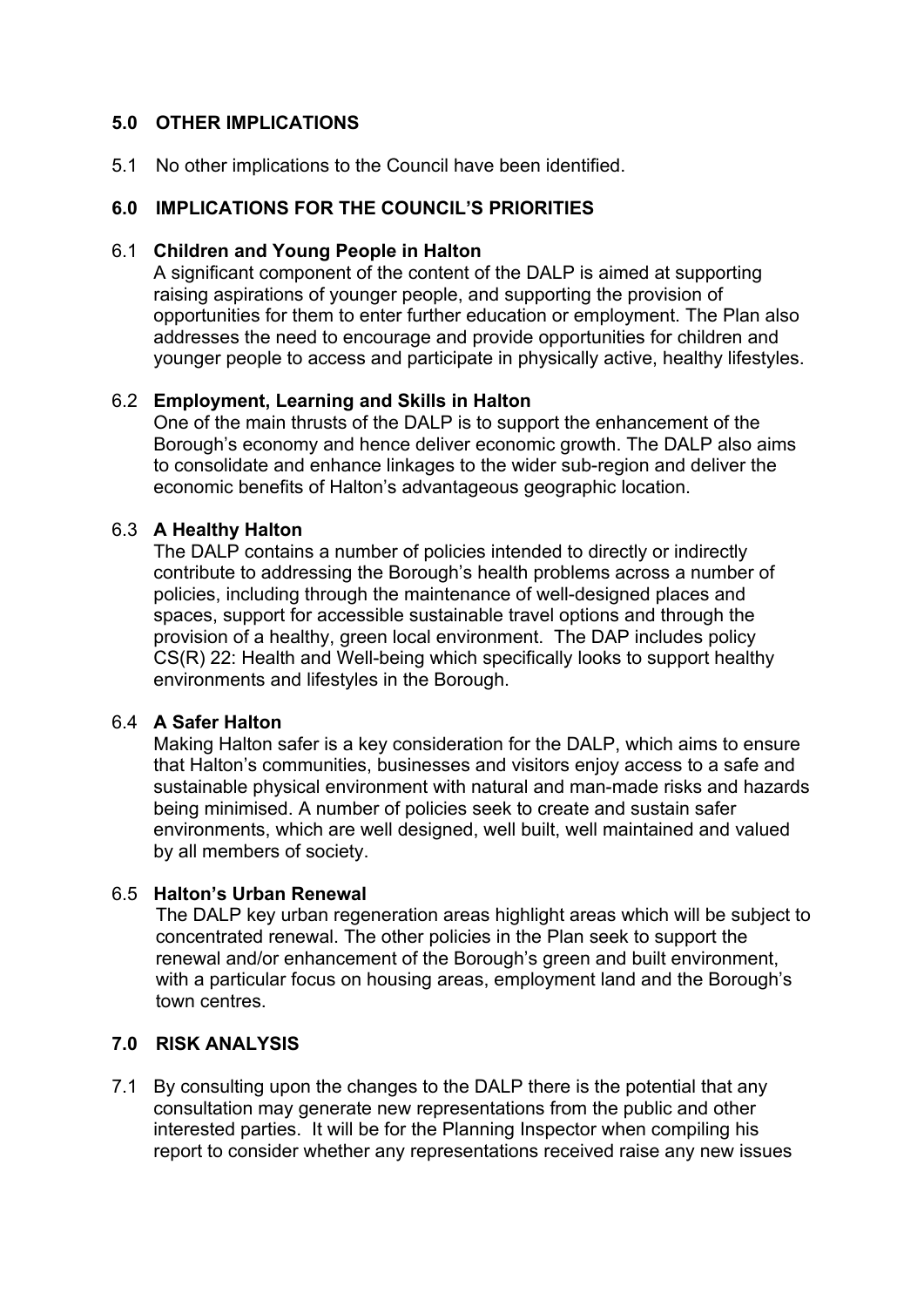and whether the DALP would benefit from further changes in response to the points raised.

# **8.0 EQUALITY AND DIVERSITY ISSUES**

8.1 It is not foreseen that the changes required by the Inspector will have a differential negative impact on the protected characteristics of the communities of Halton. Equality Impact Assessments have previously been undertaken on the DALP at the Proposed Submission and Revised Proposed Submission stages. No significant foreseeable impacts were identified at any of these stages.

## **9.0 REASON(S) FOR DECISION**

9.1 A considerable amount of time and resources have been invested in the production of the DALP since work commenced on the document in 2014. As such, the recommended changes are necessary so that the DALP can move towards adoption.

# **10.0 IMPLEMENTATION DATE**

- 10.1 It is envisaged that the six week consultation on the modifications to the Halton DALP will take place during December 2021. After the close of the consultation, all responses received will be forwarded to the Planning Inspector who will consider the Council's proposed changes and the points raised during the consultation. They will determine whether any further changes are required to the DALP to make the document sound, before issuing their Inspector's Report into the whole of the plan.
- 10.2 After this report has been received, the Council will move to adopt the Halton DALP and this is anticipated to occur in the first quarter of 2022. Once adopted, the policies within the document will then replace the Halton UDP saved polices, and Core Strategy (except CS23 Managing Risk and Pollution and CS24 Minerals) and be used for development management purposes in the determination of planning applications and to direct development to the most appropriate locations in accordance with the spatial strategy for the Borough.

# **11.0 LIST OF BACKGROUND PAPERS UNDER SECTION 100D OF THE LOCAL GOVERNMENT ACT 1972**

| <b>Document</b>                                          | <b>Place of</b><br>Inspection | <b>Contact</b><br><b>Officer</b> |
|----------------------------------------------------------|-------------------------------|----------------------------------|
| Saved Policies of the Halton<br>Unitary Development Plan | Municipal Building,<br>Widnes | <b>Alasdair Cross</b>            |
| Halton UDP Proposals Map                                 | Municipal Building,           | <b>Alasdair Cross</b>            |